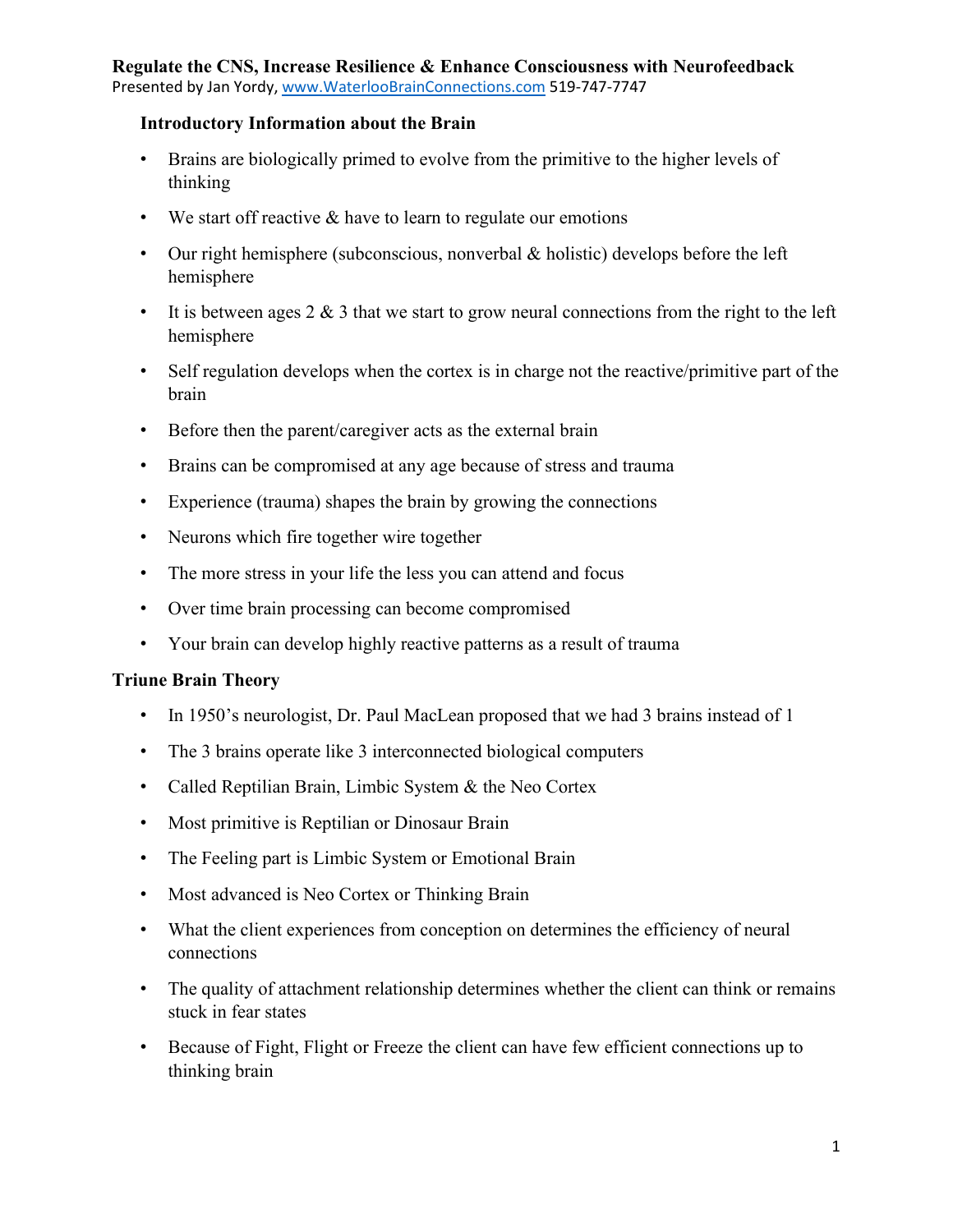## **Amygdala Hijack**

- Amygdala specializes in threat detection, fear conditioning & harm avoidance on rt side of the brain
- $\bullet$  1<sup>st</sup> three years of life the hippocampus is not developed enough to act as fear regulator
- Amygdala can constantly signal danger
- If stress reactions increase, the ability to regulate emotions decreases
- Leads to unhealthy coping strategies  $\&$  a small window of tolerance
- Negative behaviors  $=$  lower, survival brain is in charge

# **Stephen Porges Polyvagal Theory**

- Vagus Nerve originates in brainstem  $\&$  is longest nerve of body connecting to all organs
- Is a three part, hierarchical system which takes care of automatic functions like heart rate, digestion, body temperature & survival & stress responses
- Works below conscious mind Up to 90% of signals go from body to brain
- Ventral Vagal: relaxation & social engagement
- Sympathetic: mobilization = fight or flight
- Dorsal Vagal: immobilization = freeze response
- ANS explains our nervous system's response to stress & danger
- Vagus Nerve originates in brainstem  $\&$  is longest nerve of body connecting to all organs

# **Neuroception: Am I Safe or Am I in Danger?**

- Depending on our perception, ANS transforms and activates different systems in the body
- It becomes the filter through which you experience your world sights, sounds, smells, tastes, & sensory info
- Green Zone Parasympathetic State for connection, heart rate slows, digestion is activated, relaxed vocal state, you hear better  $\&$  engage with others easily
- Yellow Zone Sympathetic State, Fight or Flight, heart rate increases, pain tolerance goes up, breathing is faster & hearing tunes into low or high frequencies better

# **Neuroception: Am I safe or Am I in Danger? Red Zone:**

- The Red Zone Parasympathetic State in Freeze
- Perceive life threat so believe you are going to die. Response is to numb self or dissociate, don't feel emotions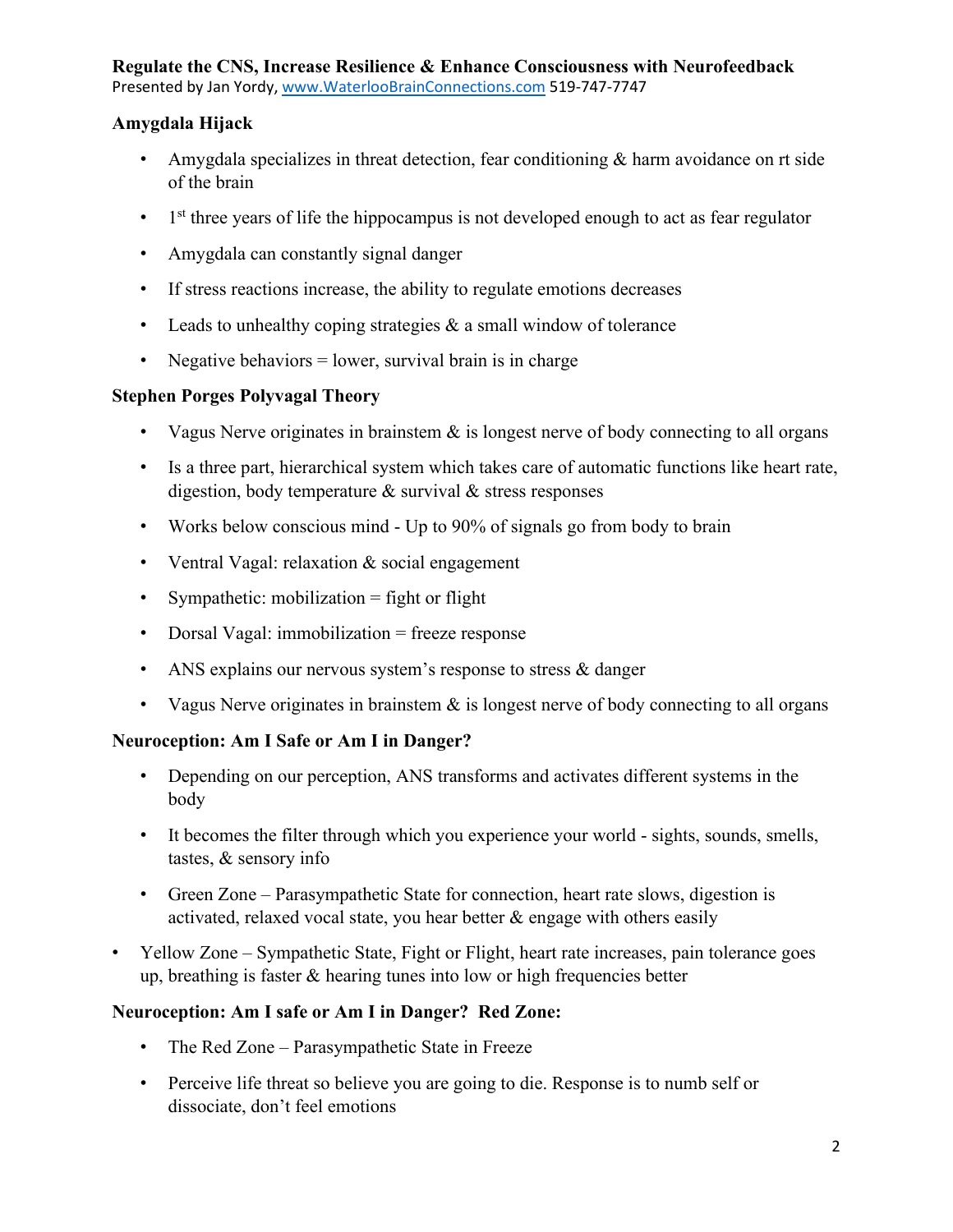- Heart rate slows, blood pressure drops, flat face & voice, immune response drops, poor connections socially
- Healthy individuals can bounce between the green and yellow zone without getting stuck
- Trauma can cause clients to get stuck in the Red Zone or a maladaptive stress response between fear and frozen
- Much harder to do emotional healing when clients are stuck in the Red Zone

#### **Brain Wiring Influences Trauma Processing**

- Self sustaining problematic behaviours are largely out of conscious awareness
- Triggers to previous trauma can send client into reactive patterns before they can consciously respond from the logical, rational thinking mind (PFC)
- Neural connections which are repeated frequently especially if they have a strong emotional component, become wired for efficiency
- Old coping strategies and traumas influence the way clients perceive the world, relationships and their sense of self
- These unconscious patterns and behaviors cause clients to close their Window of Tolerance making it incredibly difficult to process traumas until they have increased feelings of safety and coping resources

## **Understanding Brainwave Frequencies**

- Frequency is a measurement of wave oscillations per second
- 1 hertz is a big, slow wave
- 40 hz is a small fast wave
- Our brain is divided into different categories of function to help us understand the brain & what it is doing
- Frequency = energy level

## **Frequencies of Energy**

- .5 2 hz Delta Waves slow frequency, restorative sleep state, deep subconscious state
- 3 5 hz Delta & Low Theta emotional reactivity, (trauma, pain, unslept), hypnotic state, dissociative or trance state, brain fog, subconscious mode
- 6 7 hz High Theta Waves dream state, brain isn't constrained by logic, more coherence in brain so it can be a healing state, "Aha" moments
- 8 13 hz Alpha Waves light meditative state, feeling of well-being, inner world more real than outer world, focused relaxation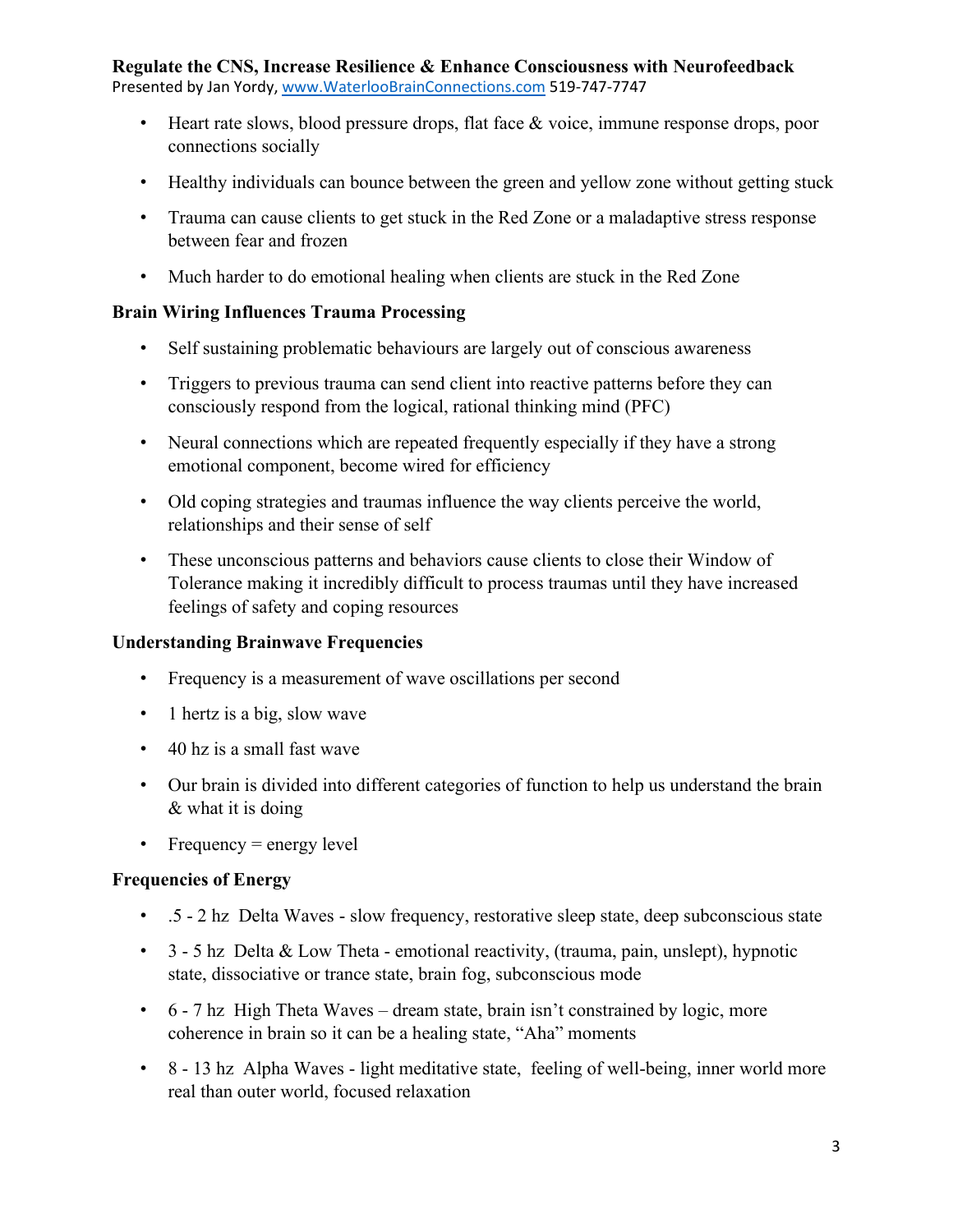- 14 hz. Quieting frequency, stillness, inner & outer awareness at the same time. Called SMR (Sensory Motor Frequency) Used to help regain a sense of calm, balance
- 15 32 hz. Beta Waves brain is active & conscious Attention is on outer environment & info from 5 senses
- 22 to 38 hz. High Beta Waves brain can become stuck in severe anxiety/stress mode, incoherence, scanning for danger
- 40 100 hz. Gama Waves peak perception, expanded levels of consciousness  $\&$ coherence which can produce ecstasy, euphoria, & bliss states

#### **4 kinds of Change Processes for the Brain**

- **Extrinsic Constraint** something external forces the change like drugs, stressful relationships patterns, violence & abuse, addictions
- **Chaotic Perturbation**  change without any pattern to learn from. You don't know the outcome until you are finished
- **Entrain & Migrate** pushes the brain to make changes that someone external determined. Can be synchronization through entrainment. Most traditional Neurofeedback is this type
- **Synchronization through Chaos**  this is NeurOptimal Neurofeedback

#### **Comparison of Two Types of Neurofeedback**

#### **Traditional Linear:**

- Based on a medical model of treatment which is driven by diagnosis
- May require QEEG (Quantitative Electroencephalogram) which is a summation of electrical activity in brain
- Many believe an expert is required to "fix" a brain problem which has been diagnosed
- Protocols are developed which pushes the brain to function in a predetermined way.
- New protocols may be needed each time you hook up the brain
- Instructs the brain what to do through augmenting (increasing) and inhibiting frequencies
- Pushes the conscious mind to work hard to bring about change when it perceives the feedback
- May use targets which creates side effects by unbalancing key frequency patterns
- Requires extensive training to understand how to create protocols which may change the brain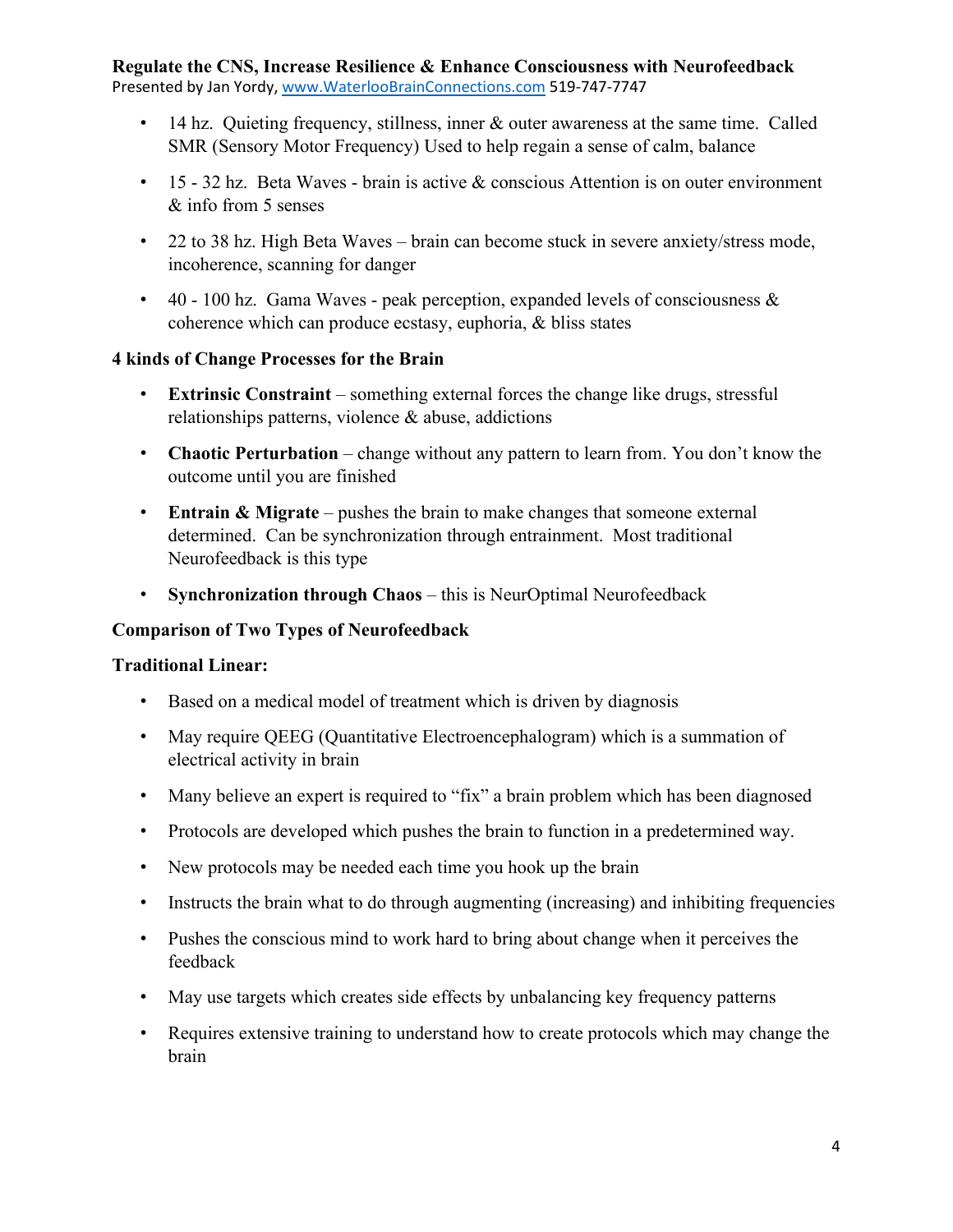- Can require a number of treatments including repeating the QEEG which leads to more cost
- Quality of the outcome depends heavily on the practitioner's training and expertise

# **Nonlinear, NeurOptimal Neurofeedback:**

- It is a non-medical model which doesn't require a diagnosis
- The training is working across the whole brain, consciously  $\&$  subconsciously to function more optimally in an integrated way
- Uses auditory feedback in real time to mirror back to the brain what it is doing.
- It is dynamical training so as the brain changes, it connects more flexibly  $\&$  resiliently
- When the nervous system understands what it is doing, it can choose to make lasting changes

# **The Expertise is in the Software**

- Fully automated, brain training system so no special expertise is required to operate it to achieve positive results
- It is safe, non invasive  $\&$  when your brain is trained enough, it holds onto positive gains
- Is a calming and relaxing process for the nervous system since no conscious effort is needed
- NeurOptimal is cost effective especially when using a rental system in your own home
- It is especially helpful with trauma clients to regulate their nervous system  $\&$  get them ready to process the trauma

# **NeurOptimal Stabilizes Brain Activity**

- NeurOptimal calms the brain & helps everyone to be present in this moment
- When you are in the present moment, you have access to all of the gifts of CNS instead of being stuck in past or stressed about the future
- Every brain can get stuck repeating the same thoughts, beliefs, behaviors or emotions over and over
- In the brain the neuropathways which are repeated frequently become wired for efficiency
- This can be training the brain to be calm or anxious
- The brain has the inherent ability to self correct when given the proper electrical information in real time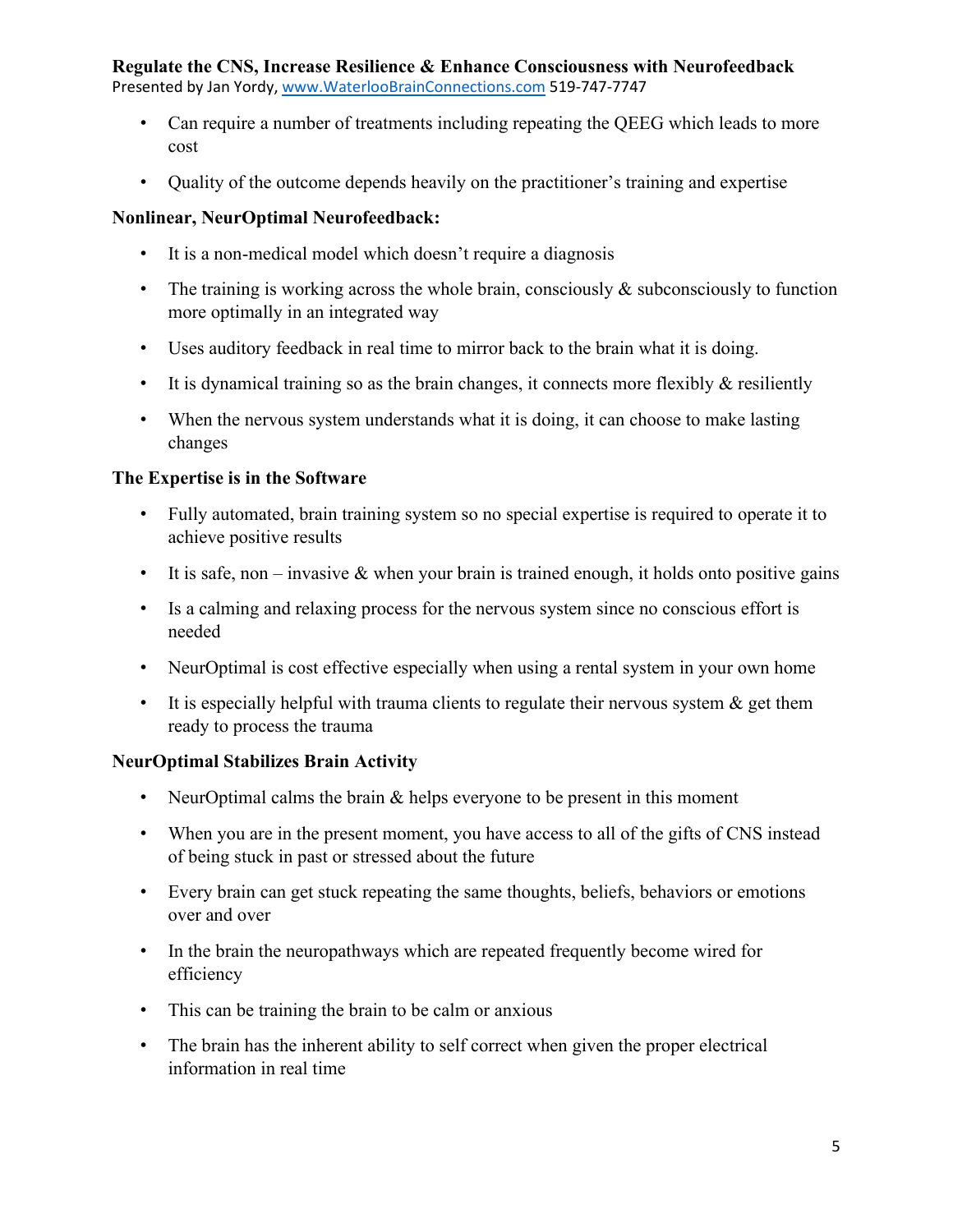# **Regulate the CNS, Increase Resilience & Enhance Consciousness with Neurofeedback**

Presented by Jan Yordy, [www.WaterlooBrainConnections.com](http://www.waterloobrainconnections.com/) 519-747-7747

### **NeurOptimal Contributes to Greater Client Stability**

- Deeper awareness of self
- Increased focus and attention
- Stability of moods & emotions
- Clearer decision making & clarity of thought
- Enhanced coping abilities  $&$  stability in life
- Ability to process better without being overwhelmed
- Clients feel more resilient so are better able to do the necessary processing to release trauma

#### **Window of Tolerance and NeurOptimal**

- When you calm and regulate the CNS you wire your client's brain to be able to tolerate their emotions more effectively
- Old, unhealthy coping strategies seem to melt away
- Better more restful sleep may result in a decrease in sleep disturbances or nightmares
- Relationship patterns become healthier and life begins to flow more easily
- Clients become more accepting of self and release shame-based perceptions which dominated them before
- Clients make better choices because they are able to connect to thinking brain instead of reacting from primitive brain
- Energy sessions flow easily and clients process more deeply as their Window of Tolerance is expanded

#### **How NeurOptimal Regulates the CNS**

- The client's sense of safety and ability to calm the Sympathetic Nervous System is increased
- The client's ability to up-regulate the Parasympathetic Nervous System is increased so not triggered to feel numb or dissociated
- Thinking becomes clearer & less problematic
- Present awareness is restored
- Negative thoughts and emotions are calmed, suicidal thoughts decrease
- CNS is better able to regulate the emotions
- Client is less triggered by negative sensory stimuli which reminds them of the traumas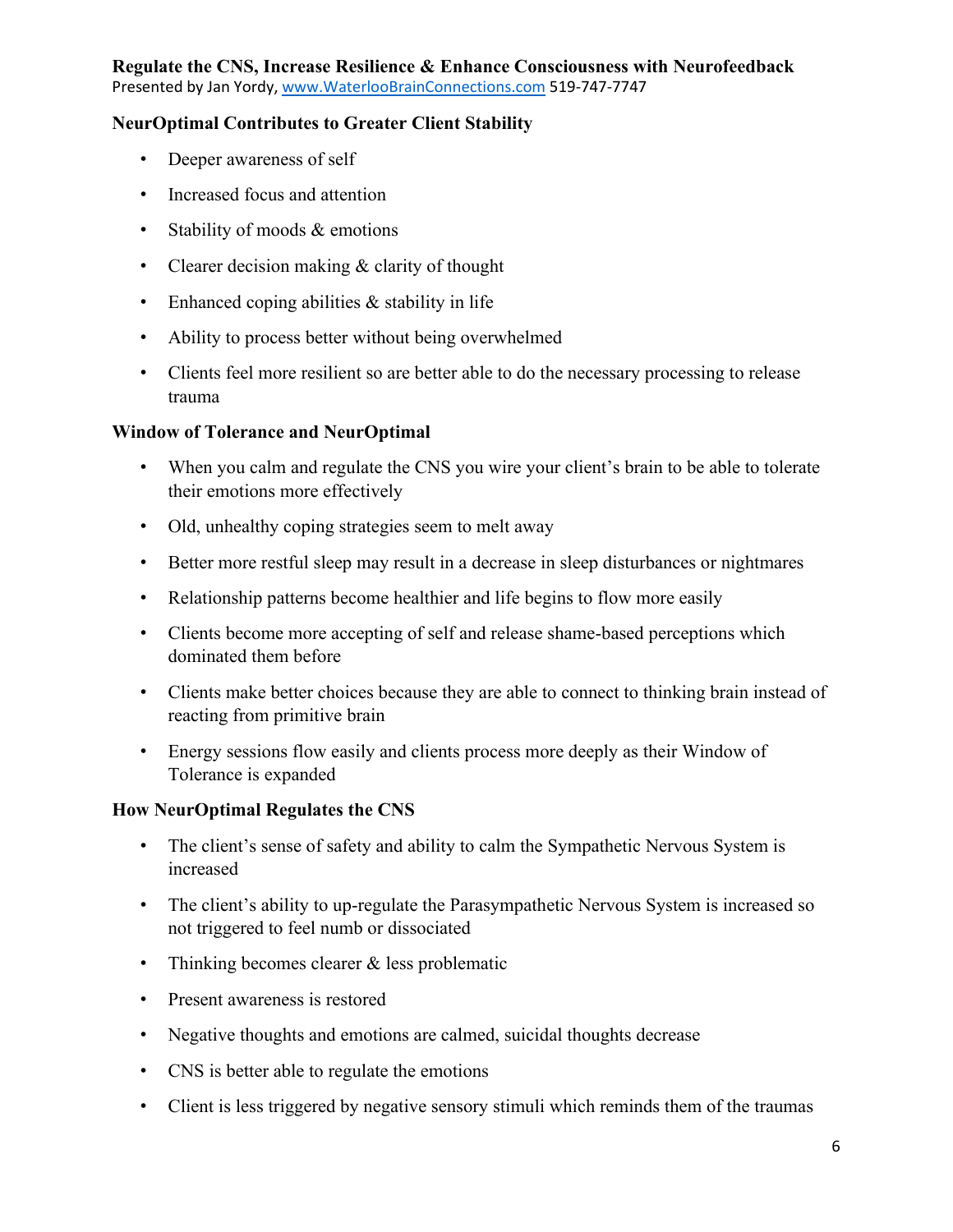## **Regulate the CNS, Increase Resilience & Enhance Consciousness with Neurofeedback**

Presented by Jan Yordy, [www.WaterlooBrainConnections.com](http://www.waterloobrainconnections.com/) 519-747-7747

• Better able to notice their negative coping strategies such as triggers for addictions and dissociation

| NEUROPTIMAL® VS THE REST<br>* WAS CREATED FROM A FUNDAMENTALLY DIFFERENT VIEWPOINT<br>THAN WERE OTHER SYSTEMS. UNDERSTANDING THESE DIFFERENCES WILL HELP<br>YOU KNOW WHETHER NEUROPTIMAL® IS THE CHOICE FOR YOU. |                                                                                                                              |
|------------------------------------------------------------------------------------------------------------------------------------------------------------------------------------------------------------------|------------------------------------------------------------------------------------------------------------------------------|
| <b>OTHER SYSTEMS</b>                                                                                                                                                                                             | <b>NEUROPTIMAL<sup>®</sup></b>                                                                                               |
| Focus is on treatment                                                                                                                                                                                            | Focus is on improving brain resilience and<br>flexibility because this naturally leads to<br>a reduction in problems/issues. |
| Requires diagnosis                                                                                                                                                                                               | No diagnosis is necessary because training<br>helps your brain find its own best solution.                                   |
| Requires practitioner skill                                                                                                                                                                                      | Expertise is built into the system. No skills<br>are necessary.                                                              |
| Potential side effects                                                                                                                                                                                           | No known unwanted side effects.                                                                                              |
| Requires effort on behalf of client to<br>consciously train the mind                                                                                                                                             | Requires no effort or special discipline.<br>Client simply relaxes.                                                          |
| Invasive; pushes brain in a specific direction<br>to achieve correction                                                                                                                                          | 100% non-invasive. Let's the brain "decide"<br>which corrections work best.                                                  |

# **NeurOptimal® brain training works with the central nervous system — your brain — by targeting shifts in the brain's activity that can undermine optimal brain function.**

To understand the practical applications of NeurOptimal® it may be useful to first understand certain complexities of the brain and a little about how it functions. The brain is the most complex **dynamical structure** known within the universe. It is able to process massive amounts of information, develop responses and apply these responses for increased efficiency and mastery. Fortunately, consciousness is self-regulated, such that processes not requiring our immediate attention take place outside of our awareness, within the subconscious. This leaves our conscious mind unencumbered to deal with important immediate stimuli that require awareness and focused attention.

In learning behavior, a network of supporting neural interconnectivity is established. With repetition, the neural connections are strengthened and more easily activated. Eventually the behavior can become a primary and unconscious response. The brain's on-going ability to create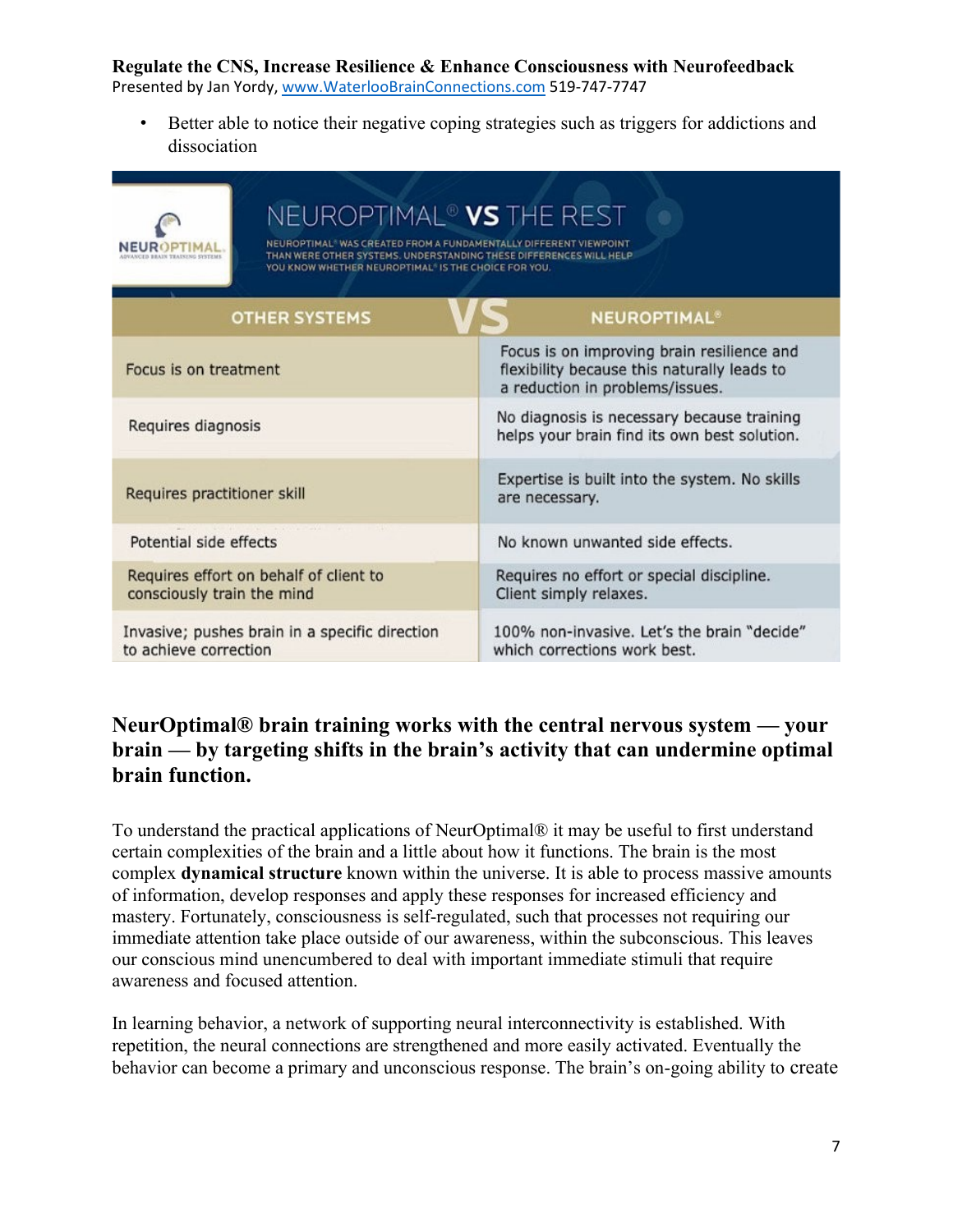new pathways and interconnections is essential for learning and adaptability. These features of the dynamical brain have profound implications for day-to-day living.

**For Example:** If we repeat behavior often enough, it develops a self- organizing dynamic that then drives the behavior. Self-sustaining problematic behaviors are largely uncon – scious and may be as simple as obsolete coping strategies or as extreme as serious psychological and emotional conditions. Once established they influence the way we perceive the world, our relationship with it and our sense of self.

Behavioral dynamics are like a car rolling down a hill. If you jump in front just as it starts to move, it is a lot easier to stop than if it has developed momentum. When behavior has an unconscious component, we are unaware of the activation and the build-up of the dynamical intensity. By the time it reaches awareness the behavior is usually difficult to control because it is supported by powerful unconscious forces and has gained considerable "momentum".

When conscious or unconscious processing efficiency becomes compromised through the stress of modern living, information overload, trauma, or other influences, loss of performance and suffering arises. The body systems it regulates are affected, processing and integration of life experience becomes inefficient, and the additional burden placed on the conscious mind results in loss of awareness and performance in the world. Consequently, problematic behaviors, ill health, and dependencies arise.

# **People using neurofeedback have experienced relief from a vast array of psychological, emotional and medical symptoms.**

The NeurOptimal® System is not based on a classical neurofeedback approach which is Newtonian in nature. NeurOptimal is a non-linear, dynamic system based on quantum science. It is about synchronization through chaos. The system looks for turbulence & instability in the Central Nervous System and signals it to the client through the auditory channel. It does not push or pull the brain to perform in set ways. It is easy to use and is free from side – effects. Since the system has FDA approval for relaxation and is not a medical device, you do not target based on diagnosis.

# **NeurOptimal® is assisting the brain and CNS to operate according to its own natural potential.**

The recovery, performance, or transformational path with NeurOptimal® varies from person to person. This is because NeurOptimal® is assisting the brain and central nervous system (CNS) to operate according to its own natural potential rather than forcing any predetermined path toward any predetermined outcome. Considering that everyone is starting from a different position with a unique history this is particularly relevant. Apart from the natural ease and flow, the change process can be talked about globally in five general overlapping and interactive aspects.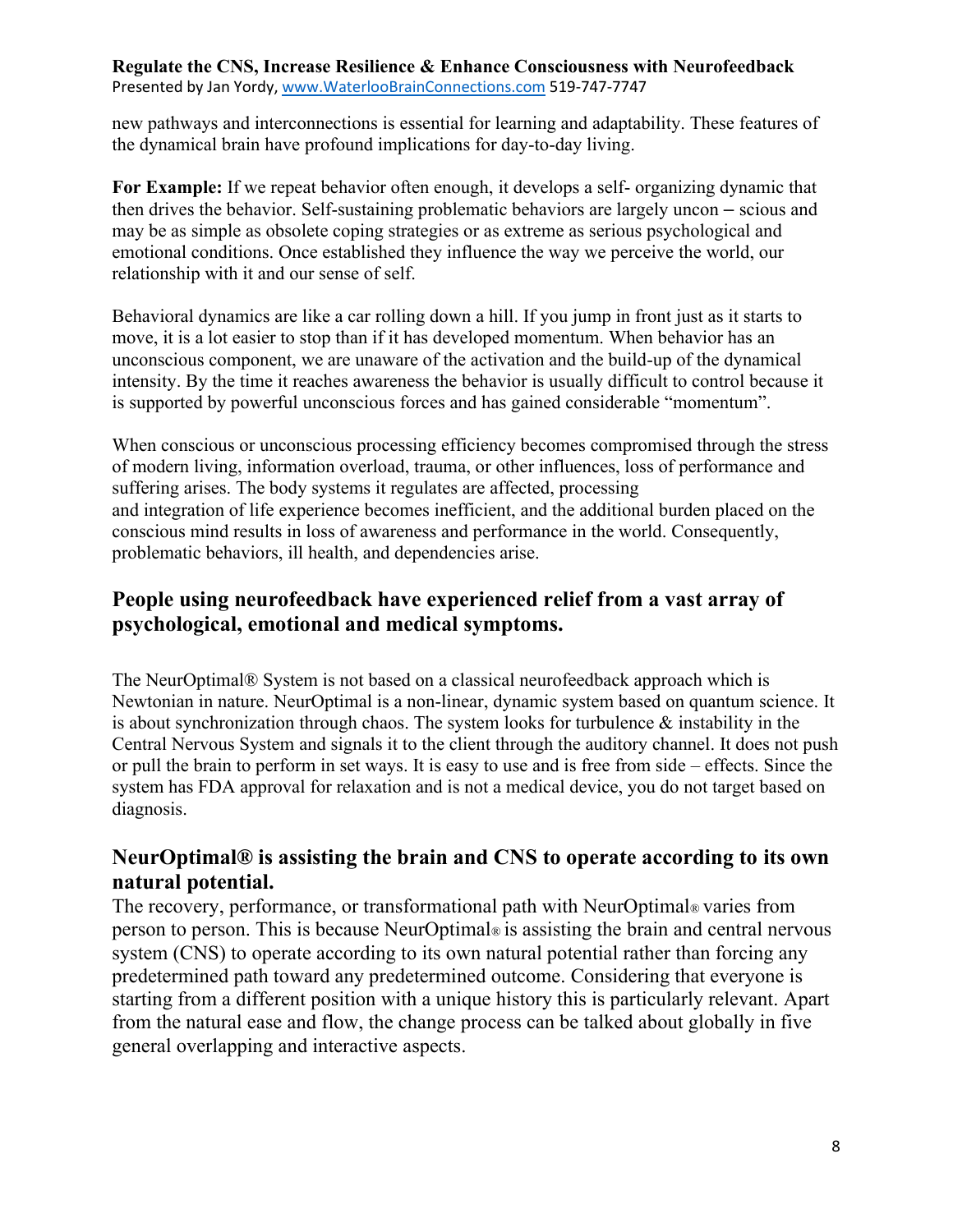**1 Stabilizing of the Central Nervous System:** During this process people begin to feel deeply relaxed, mind quieting between sessions, sleep improvements, decrease in reactivity, and generally, feeling more settled.

**2 Beginning of deep unconscious processing:** Further improvements in the above benefits and stability, occasional vivid dreaming for some, life begins to feel easier, energy begins to increase, alertness increases, increased endurance, mood stability, noticeable improvements in psyche and response times.

**3 Improved processing:** Improved stability and efficiency along with freeing up of psychological energy brings increases in attention, focus, mind / body and eye / hand coordination, adaptability and flexibility, increased awareness, increased presence, easier and faster decision making, more creative, better response times, increased intuition, improved access to higher resources, coping significantly better without being overwhelmed. Significant shifts can occur seamlessly with increased adaptability and flexibility such that you may feel like you have always been this way. Increased awareness leads to objective observation of own and others behavior, along with environmental dynamics in general. As a result of developing mindfulness, the developmental and transformational processes are receiving uncontaminated feedback for further enhancement of outcomes.

**4 Smooth traveling:** Carrying the benefits easily from session to session, finding that the old 'you' is getting harder to recall as you settle into the emergence of increased capacity, better functioning, and a stronger positive sense of self. Life experience is now driving the growth and transformational process, and confidence develops as you become familiar with this growing sense of self control.

**5 Into the future:** Once your Central Nervous System is functioning according to its inherent design and capacity, the gains will continue to unfold independently of NeurOptimal®. Most people are happy with this level of improvement and stop training. Others briefly dip in and out of the NeurOptimal® process over time, for additional benefits or for assistance with periods of unhealthy stress.

# **Some suggestions for neurofeedback use are:**

- **Wellness enhancement**
- **Stress reduction**
- **Facilitate return of veterans into home and work life**
- **Academic and job enhancement**
- **Athletic and sports training**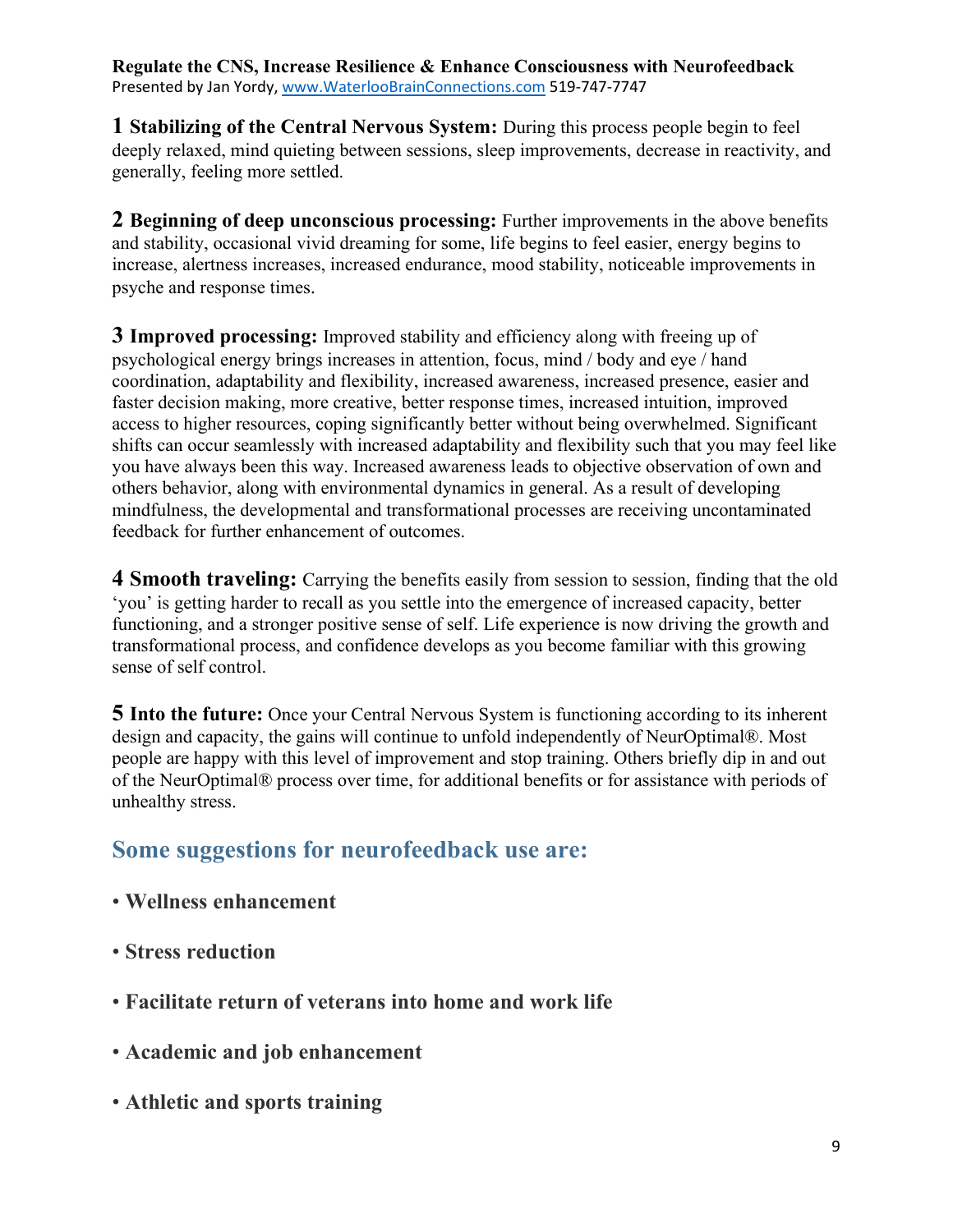• **Optimizing your intelligence with improved brain function** 

• **Preparation for testing: improved focus, attention and retention, reduction of test anxiety** 

- **As part of an anti-aging program**
- **Enhancing creativity and awareness**
- **Personal and spiritual development**
- **Enriching partner, family and work relationships**
- **Group training in retreat settings**

# **The developers of NeurOptimal are Valdeane and Susan Brown of Zengar Institute Inc**.

They are clinical psychologists who have over forty years in the neurofeedback community. Together they developed the unique, industry- leading, state-of-the-art NeurOptimal NFB system. Their system is designed to work directly with the dynamical self-organizing conscious and unconscious processes of your brain, facilitating optimal functioning. The system dances micro-second by micro-second with your brain offering it the information it needs to REORGANIZE ITSELF. The NeurOptimal system has FDA approval for relaxation and is not considered a medical device.